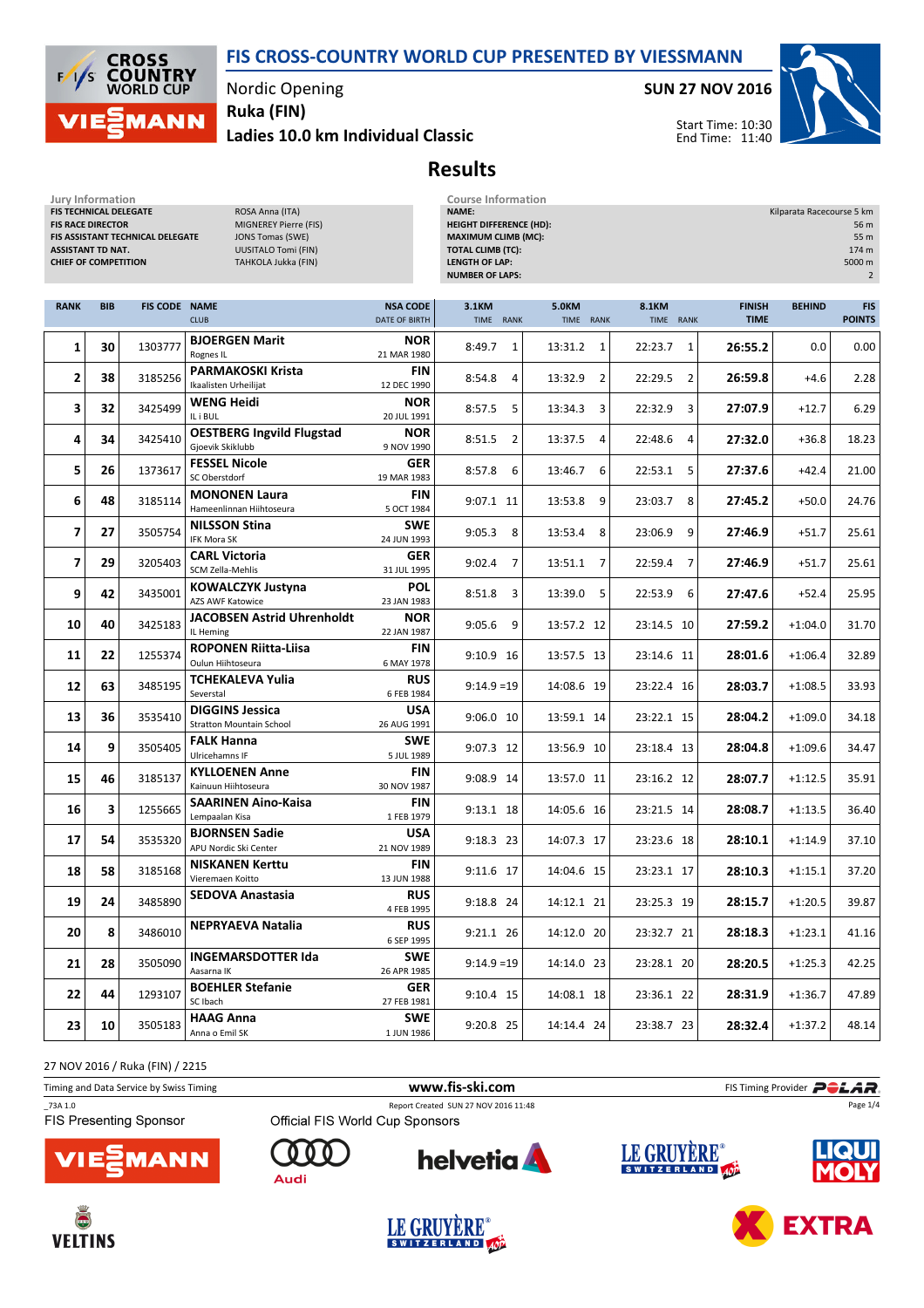

Nordic Opening

Ladies 10.0 km Individual Classic Ruka (FIN)

SUN 27 NOV 2016



Start Time: 10:30 End Time: 11:40

# Results

| <b>RANK</b> | <b>BIB</b> | FIS CODE NAME | <b>CLUB</b>                                               | <b>NSA CODE</b><br>DATE OF BIRTH | 3.1KM<br>TIME RANK | <b>5.0KM</b><br>TIME RANK | <b>8.1KM</b><br>TIME RANK | <b>FINISH</b><br><b>TIME</b> | <b>BEHIND</b> | <b>FIS</b><br><b>POINTS</b> |
|-------------|------------|---------------|-----------------------------------------------------------|----------------------------------|--------------------|---------------------------|---------------------------|------------------------------|---------------|-----------------------------|
| 24          | 14         | 1274580       | <b>ISHIDA Masako</b><br>JR Hokkaido Ski Team              | JPN<br>5 NOV 1980                | $9:24.0=30$        | 14:22.3 30                | 23:41.0 24                | 28:35.4                      | $+1:40.2$     | 49.63                       |
| 25          | 23         | 3205176       | <b>RINGWALD Sandra</b><br>ST Schonach-Rohrhardsberg       | <b>GER</b><br>27 SEP 1990        | 9:17.0 22          | 14:16.9 25                | 23:45.9 25                | 28:37.6                      | $+1:42.4$     | 50.72                       |
| 26          | 52         | 3055067       | <b>STADLOBER Teresa</b>                                   | <b>AUT</b>                       | 9:22.8 28          | 14:19.9 28                | 23:47.3 27                | 28:39.1                      | $+1:43.9$     | 51.46                       |
|             | 21         |               | SC Sparkasse Radstadt-Salzburg<br><b>HENNIG Katharina</b> | 1 FEB 1993<br><b>GER</b>         |                    |                           |                           |                              |               |                             |
| 27          |            | 3205460       | WSC Ergebirge Oberwiesenthal<br><b>PATTERSON Caitlin</b>  | 14 JUN 1996<br><b>USA</b>        | 9:15.9 21          | 14:12.6 22                | 23:46.4 26                | 28:39.5                      | $+1:44.3$     | 51.66                       |
| 28          | 19         | 3535385       | Craftsbury Nordic Ski Club                                | 30 JAN 1990                      | 9:24.4 32          | 14:19.2 27                | 23:52.4 29                | 28:40.6                      | $+1:45.4$     | 52.20                       |
| 29          | 59         | 3505434       | <b>WIKEN Emma</b><br>Aasarna IK                           | <b>SWE</b><br>1 MAY 1989         | 9:27.7 34          | 14:28.4 34                | 23:56.1 30                | 28:45.3                      | $+1:50.1$     | 54.53                       |
| 30          | 39         | 3705003       | PROCHAZKOVA Alena<br>LK Slavia UMB Banska Bystrica        | <b>SVK</b><br>9 AUG 1984         | 9:37.3 49          | 14:29.3 35                | 23:58.7 31                | 28:51.6                      | $+1:56.4$     | 57.65                       |
| 31          | 11         | 3425365       | <b>FALLA Maiken Caspersen</b>                             | <b>NOR</b>                       | 9:23.5 29          | 14:17.8 26                | 23:50.2 28                | 28:53.1                      | $+1:57.9$     | 58.40                       |
| 32          | 50         | 3425703       | Gjerdrum IL<br><b>SLIND Kari Oeyre</b>                    | 13 AUG 1990<br><b>NOR</b>        | 9:32.2 42          | 14:27.8 33                | 24:00.3 32                | 28:57.6                      | $+2:02.4$     | 60.62                       |
|             |            |               | Oppdal II<br><b>NOVAKOVA Petra</b>                        | 22 OCT 1991<br><b>CZE</b>        |                    |                           |                           |                              |               |                             |
| 33          | 20         | 3155249       | Lk Slovan Karlovy Vary / CS MV                            | 17 AUG 1993                      | 9:21.8 27          | 14:20.6 29                | 24:01.0 33                | 29:00.6                      | $+2:05.4$     | 62.11                       |
| 34          | 35         | 3565062       | <b>LAMPIC Anamarija</b><br>TSK Triglav Kranj              | <b>SLO</b><br>17 JUN 1995        | 9:28.6 35          | 14:29.5 36                | 24:02.7 34                | 29:05.0                      | $+2:09.8$     | 64.29                       |
| 35          | 1          | 3486239       | <b>BELORUKOVA Yulia</b>                                   | <b>RUS</b><br>21 JAN 1995        | 9:35.1 45          | 14:38.2 42                | 24:18.7 38                | 29:11.2                      | $+2:16.0$     | 67.36                       |
| 36          | 13         | 3485510       | <b>KALSINA Polina</b>                                     | <b>RUS</b><br>20 MAR 1989        | 9:32.0 41          | 14:39.5 45                | 24:12.1 36                | 29:14.1                      | $+2:18.9$     | 68.80                       |
| 37          | 79         | 3125046       | LI Xin                                                    | <b>CHN</b><br>31 JUL 1992        | 9:45.4 58          | 14:53.8 58                | $24:25.4 = 44$            | 29:16.0                      | $+2:20.8$     | 69.74                       |
| 38          | 6          | 3485490       | <b>TSAREVA Olga</b>                                       | <b>RUS</b><br>25 JAN 1990        | 9:28.7 36          | $14:33.1 = 38$            | 24:11.6 35                | 29:16.5                      | $+2:21.3$     | 69.99                       |
| 39          | 4          | 3535316       | <b>BRENNAN Rosie</b><br>APU Nordic Ski Center             | <b>USA</b><br>2 DEC 1988         | $9:24.0=30$        | 14:25.9 32                | 24:12.4 37                | 29:17.4                      | $+2:22.2$     | 70.43                       |
| 40          | 68         | 3675035       | <b>SHEVCHENKO Anna</b>                                    | <b>KAZ</b><br>4 AUG 1993         | 9:35.6 47          | 14:39.9 47                | 24:21.2 40                | 29:19.9                      | $+2:24.7$     | 71.67                       |
| 41          | 15         | 3485717       | <b>SOBOLEVA Elena</b>                                     | <b>RUS</b><br>8 JAN 1992         | 9:24.8 33          | 14:38.0 41                | 24:19.2 39                | 29:22.2                      | $+2:27.0$     | 72.81                       |
| 42          | 45         | 3185447       | <b>LYLYNPERA Katri</b>                                    | <b>FIN</b>                       | 9:29.4 37          | 14:36.5 40                | 24:24.8 43                | 29:24.2                      | $+2:29.0$     | 73.80                       |
|             |            |               | Vuokatti Ski Team Kainuu<br><b>RANDALL Kikkan</b>         | 3 JAN 1994<br><b>USA</b>         |                    |                           |                           |                              |               |                             |
| 43          | 41         | 1365857       | APU Nordic Ski Center                                     | 31 DEC 1982                      | 9:38.5 51          | 14:41.8 50                | 24:29.8 46                | 29:24.9                      | $+2:29.7$     | 74.15                       |
| 44          | 55         | 3535124       | <b>SARGENT Ida</b><br>Craftsbury Nordic Ski Club          | <b>USA</b><br>25 JAN 1988        | 9:38.2 50          | 14:44.8 51                | 24:23.7 41                | 29:25.6                      | $+2:30.4$     | 74.49                       |
| 45          | 16         | 3295088       | DE MARTIN TOPRANIN Virginia<br>C.S. FORESTALE DELLO STATO | <b>ITA</b><br>20 AUG 1987        | 9:33.3 44          | 14:38.6 43                | 24:23.9 42                | 29:26.9                      | $+2:31.7$     | 75.14                       |
| 46          | 25         | 3205422       | <b>BELGER Julia</b><br>WSC Ergebirge Oberwiesenthal       | GER<br>26 FEB 1994               | 9:39.3 52          | 14:41.2 49                | 24:32.4 48                | 29:28.3                      | $+2:33.1$     | 75.83                       |
| 47          | 56         | 3515184       | VON SIEBENTHAL Nathalie<br>Turbach-Bissen                 | SUI<br>30 SEP 1993               | 9:29.8 38          | 14:30.3 37                | $24:25.4 = 44$            | 29:32.2                      | $+2:37.0$     | 77.76                       |
| 48          | 18         | 3295157       | <b>SCARDONI Lucia</b>                                     | ITA                              | 9:44.3 56          | 14:46.7 53                | 24:37.2 52                | 29:38.3                      | $+2:43.1$     | 80.78                       |
|             |            |               | GRUPPO SCIATORI FIAMME GIALLE<br><b>ANTYPENKO Tetyana</b> | 22 MAR 1991<br><b>UKR</b>        |                    |                           |                           |                              |               |                             |
| 49          | 37         | 3695067       |                                                           | 24 SEP 1981                      | 9:32.5 43          | 14:39.4 44                | 24:29.9 47                | 29:39.6                      | $+2:44.4$     | 81.43                       |

27 NOV 2016 / Ruka (FIN) / 2215

| Timing and Data Service by Swiss Timing  |                                 | www.fis-ski.com                      |             | FIS Timing Provider <b>POLAR</b> |  |  |  |
|------------------------------------------|---------------------------------|--------------------------------------|-------------|----------------------------------|--|--|--|
| 73A 1.0<br><b>FIS Presenting Sponsor</b> | Official FIS World Cup Sponsors | Report Created SUN 27 NOV 2016 11:48 |             | Page 2/4                         |  |  |  |
| VIE <sub>5</sub> <sup>5</sup> MANN       | Audi                            | <b>helvetia</b>                      | LE GRUYÈRE® |                                  |  |  |  |





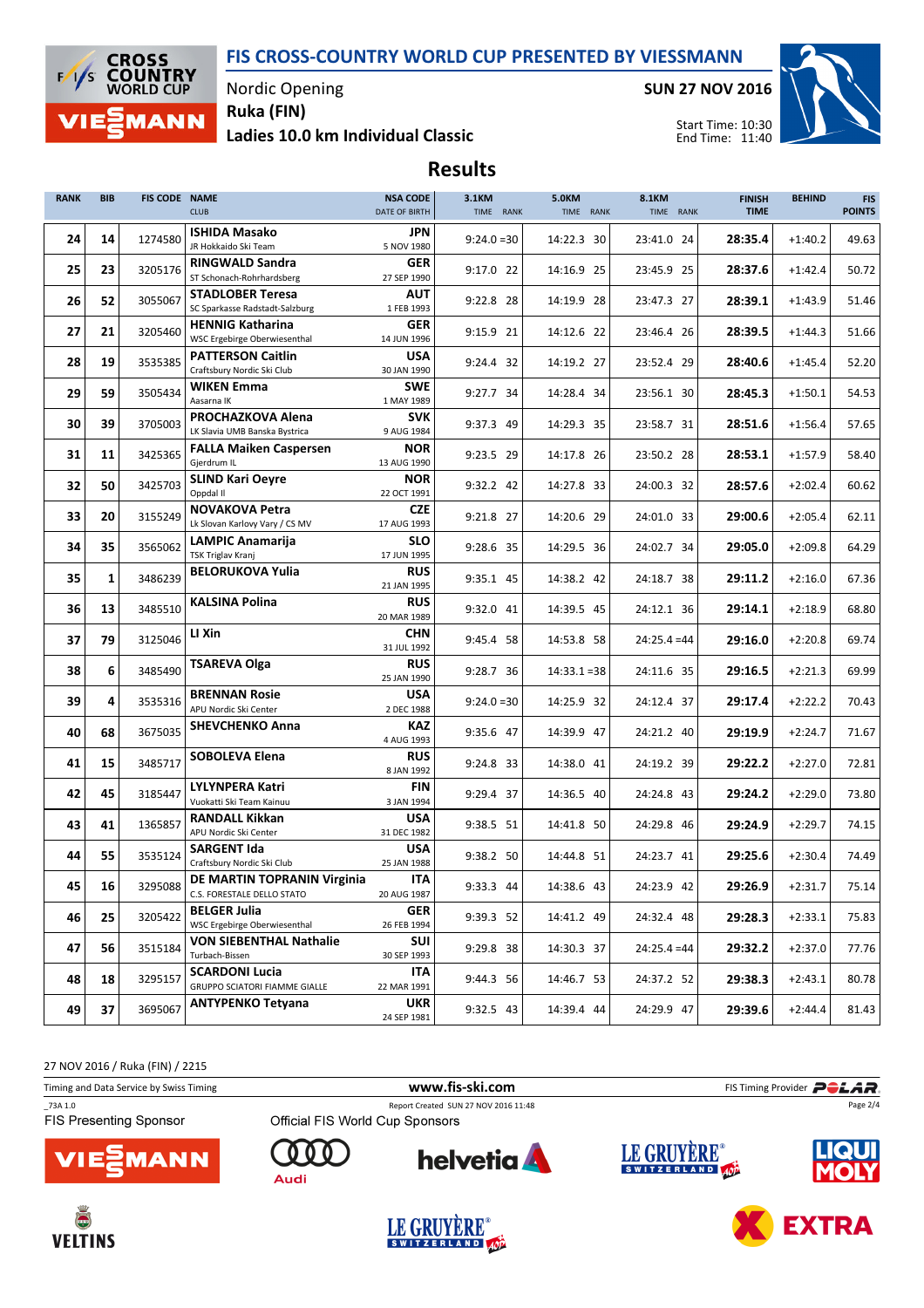

Nordic Opening

Ladies 10.0 km Individual Classic Ruka (FIN)

SUN 27 NOV 2016



**EXTRA** 

Start Time: 10:30 End Time: 11:40

## Results

| <b>RANK</b> | <b>BIB</b> | FIS CODE NAME | <b>CLUB</b>                                                 | <b>NSA CODE</b><br>DATE OF BIRTH | 3.1KM<br>TIME RANK | <b>5.0KM</b><br>TIME RANK | 8.1KM<br>TIME RANK | <b>FINISH</b><br><b>TIME</b> | <b>BEHIND</b> | <b>FIS</b><br><b>POINTS</b> |
|-------------|------------|---------------|-------------------------------------------------------------|----------------------------------|--------------------|---------------------------|--------------------|------------------------------|---------------|-----------------------------|
| 50          | 75         | 3395035       | ALBA Laura<br>Karupesa Team Lahti Skiclub                   | EST<br>14 NOV 1985               | 9:45.8 59          | 14:52.4 56                | 24:41.6 54         | 29:41.3                      | $+2:46.1$     | 82.27                       |
| 51          | 49         | 3185265       | PITKANEN Marjaana<br>Oulun Hiihtoseura                      | <b>FIN</b><br>10 SEP 1991        | 9:36.4 48          | 14:46.9 54                | 24:32.7 49         | 29:42.1                      | $+2:46.9$     | 82.66                       |
| 52          | 47         | 3185343       | <b>SAAPUNKI Susanna</b><br>Vuokatti Ski Team Kainuu         | <b>FIN</b><br>14 OCT 1992        | 9:31.7 40          | $14:33.1 = 38$            | 24:36.1 51         | 29:46.1                      | $+2:50.9$     | 84.65                       |
| 53          | 71         | 3185514       | <b>JULIN Andrea</b><br>If Minken                            | <b>FIN</b><br>4 APR 1994         | 9:35.3 46          | 14:40.0 48                | 24:34.1 50         | 29:47.5                      | $+2:52.3$     | 85.34                       |
| 54          | 69         | 3675029       | <b>STOYAN Anna</b>                                          | <b>KAZ</b><br>18 FEB 1993        | 9:41.1 53          | 14:52.5 57                | 24:43.6 55         | 29:48.5                      | $+2:53.3$     | 85.83                       |
| 55          | 5          | 3565034       | <b>CEBASEK Alenka</b><br><b>TSK Bled</b>                    | <b>SLO</b><br>24 APR 1989        | 9:30.7 39          | 14:39.7 46                | 24:39.8 53         | 29:51.8                      | $+2:56.6$     | 87.47                       |
| 56          | 72         | 3185357       | <b>KAINULAINEN Anni</b><br>Hameenlinnan Hiihtoseura         | <b>FIN</b><br>17 AUG 1992        | 9:45.0 57          | 14:54.6 59                | 24:52.1 57         | 29:54.8                      | $+2:59.6$     | 88.95                       |
| 57          | 7          | 3305134       | <b>KOBAYASHI Yuki</b><br>Gifu Hino Motors Ski Club          | JPN<br>1 NOV 1987                | 9:51.9 67          | 14:57.7 61                | 24:50.4 56         | 29:57.6                      | $+3:02.4$     | 90.34                       |
| 58          | 53         | 3105190       | <b>BROWNE Cendrine</b><br><b>Fondeurs Laurentides</b>       | <b>CAN</b><br>8 SEP 1993         | 9:42.1 55          | 14:45.7 52                | 24:52.7 58         | 30:00.0                      | $+3:04.8$     | 91.53                       |
| 59          | 12         | 3105095       | <b>NISHIKAWA Emily</b><br>Whitehorse Cross Country Ski Club | CAN<br>26 JUL 1989               | 9:53.2 69          | 15:09.4 68                | 24:54.5 59         | 30:02.3                      | $+3:07.1$     | 92.67                       |
| 60          | 57         | 3185089       | <b>HAKALA Maija</b><br>Hämeenlinnan Hiihtoseura             | <b>FIN</b><br>30 APR 1984        | 9:50.9 65          | 15:07.5 65                | 25:03.3 61         | 30:07.7                      | $+3:12.5$     | 95.34                       |
| 61          | 31         | 3535304       | <b>CALDWELL Sophie</b><br><b>Stratton Mountain School</b>   | <b>USA</b><br>22 MAR 1990        | 9:41.9 54          | 14:51.1 55                | 24:58.9 60         | 30:08.6                      | $+3:13.4$     | 95.79                       |
| 61          | 61         | 3155111       | <b>GROHOVA Karolina</b><br>SK Nove Mesto na Morave          | <b>CZE</b><br>21 NOV 1990        | 9:46.8 61          | 15:02.5 63                | $25:06.1 = 63$     | 30:08.6                      | $+3:13.4$     | 95.79                       |
| 63          | 74         | 3185603       | SAARI Anna-Kaisa<br>Ylivieskan Kuula                        | FIN<br>4 APR 1995                | 9:47.9 63          | 15:07.6 66                | 25:11.9 66         | 30:12.3                      | $+3:17.1$     | 97.62                       |
| 64          | 64         | 3675049       | <b>BYKOVA Irina</b>                                         | <b>KAZ</b><br>6 JUL 1993         | 10:06.4 78         | 15:22.6 76                | 25:14.7 68         | 30:19.3                      | $+3:24.1$     | 101.09                      |
| 65          | 76         | 3225019       | <b>TAYLOR Annika</b><br>Lillehammer SkiKlub                 | <b>GBR</b><br>4 JUN 1993         | 9:54.1 70          | 15:14.6 72                | 25:15.6 69         | 30:22.4                      | $+3:27.2$     | 102.63                      |
| 66          | 17         | 3565053       | <b>EINFALT Lea</b><br><b>TSK Triglav Kranj</b>              | <b>SLO</b><br>19 MAY 1994        | 9:56.4 73          | 15:09.0 67                | 25:14.5 67         | 30:25.1                      | $+3:29.9$     | 103.96                      |
| 67          | 51         | 1142563       | <b>SHEVCHENKO Valentina</b><br>Dinamo Kiev, Kiev            | <b>UKR</b><br>2 OCT 1975         | 9:49.9 64          | 15:02.2 62                | 25:06.0 62         | 30:26.3                      | $+3:31.1$     | 104.56                      |
| 68          | 67         | 3185299       | RAHKOLA Hennariikka<br>Jamin Janne                          | <b>FIN</b><br>18 AUG 1992        | $9:59.7 = 74$      | 15:14.5 71                | 25:22.2 72         | 30:30.1                      | $+3:34.9$     | 106.44                      |
| 69          | 80         | 3565005       | <b>VISNAR Katja</b><br><b>TSK Bled</b>                      | <b>SLO</b><br>21 MAR 1984        | 9:47.2 62          | 14:57.2 60                | $25:06.1 = 63$     | 30:31.3                      | $+3:36.1$     | 107.03                      |
| 70          | 43         | 3205224       | <b>KOLB Hanna</b><br><b>TSV Buchenberg</b>                  | <b>GER</b><br>21 AUG 1991        | 9:52.7 68          | 15:07.2 64                | 25:30.9 73         | 30:33.2                      | $+3:38.0$     | 107.97                      |
| 71          | 33         | 1258769       | <b>LEE Chae-won</b><br>High 1 Resort                        | <b>KOR</b><br>7 APR 1981         | 9:56.2 72          | 15:14.7 73                | 25:16.8 70         | 30:35.4                      | $+3:40.2$     | 109.06                      |
| 72          | 78         | 3125002       | LI Hongxue                                                  | <b>CHN</b><br>9 MAR 1984         | 10:02.0 76         | 15:17.9 75                | 25:17.3 71         | 30:36.9                      | $+3:41.7$     | 109.81                      |
| 73          | 62         | 3675036       | <b>MANDRIKA Olga</b>                                        | <b>KAZ</b><br>17 JUN 1993        | 10:04.3 77         | 15:24.6 78                | 25:32.5 75         | 30:46.6                      | $+3:51.4$     | 114.61                      |
| 74          | 2          | 3105146       | <b>BEATTY Dahria</b><br>Whitehorse CC Ski Club              | CAN<br>7 MAR 1994                | 9:46.2 60          | 15:13.8 70                | 25:32.1 74         | 30:49.6                      | $+3:54.4$     | 116.10                      |
| 75          | 60         | 3505217       | <b>KALLA Charlotte</b><br>Piteaa Elit                       | <b>SWE</b><br>22 JUL 1987        | 9:07.5 13          | 14:23.1 31                | 25:11.0 65         | 30:56.7                      | $+4:01.5$     | 119.61                      |

27 NOV 2016 / Ruka (FIN) / 2215

| Timing and Data Service by Swiss Timing |                                 | www.fis-ski.com                      |             | FIS Timing Provider <b>POLAR</b> |
|-----------------------------------------|---------------------------------|--------------------------------------|-------------|----------------------------------|
| 73A 1.0                                 |                                 | Report Created SUN 27 NOV 2016 11:48 |             | Page 3/4                         |
| <b>FIS Presenting Sponsor</b>           | Official FIS World Cup Sponsors |                                      |             |                                  |
| <b>VIESMANN</b>                         | Audi                            | <b>helvetia</b>                      | LE GRUYERE® | <b>LIQUI</b>                     |